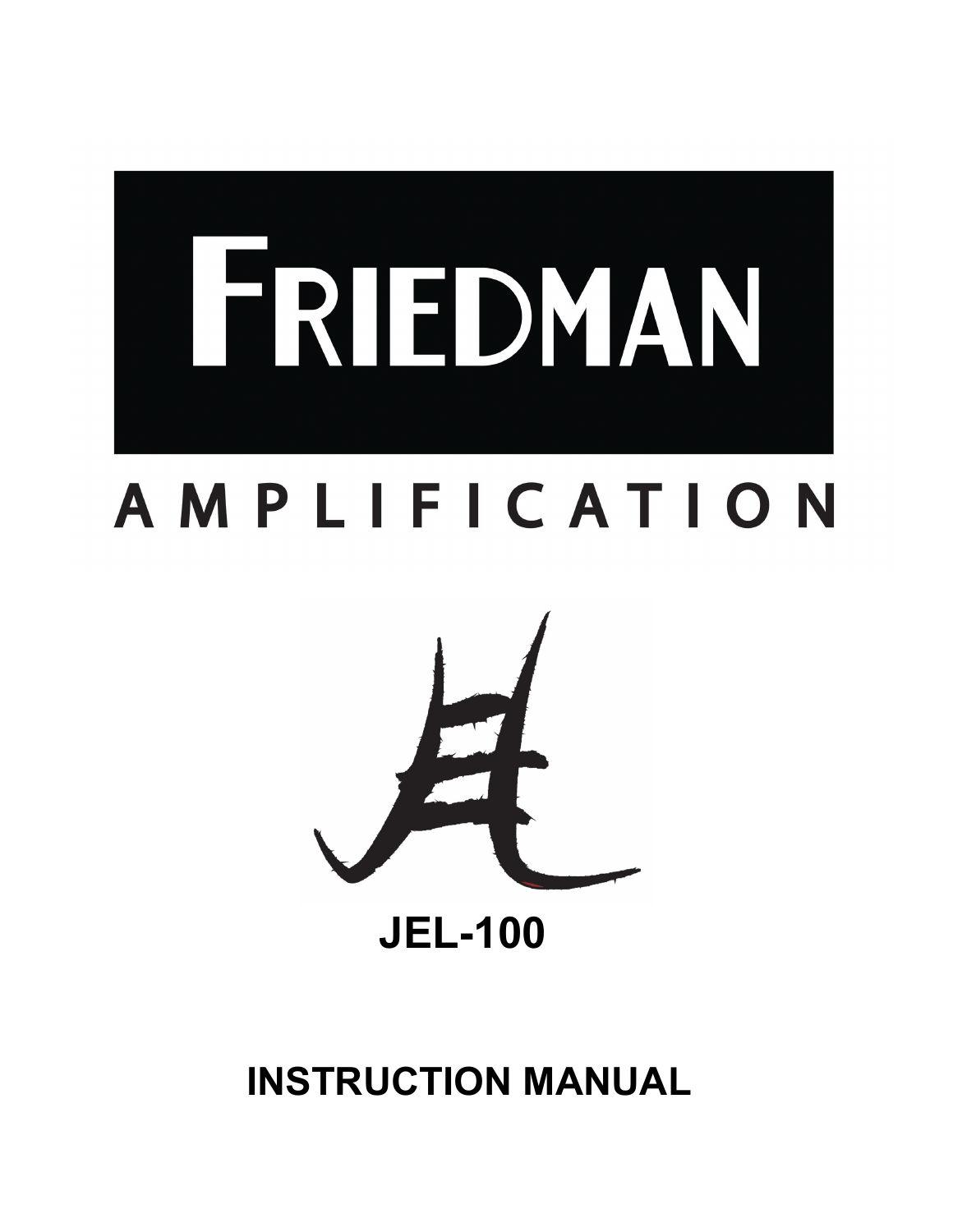To those paying attention, Jake E. Lee's name ranks high on the shortlist of influential gunslinger guitarists that emerged as the heroes of a new generation in the early '80s. Best known for the burning guitar work and innovative songwriting he contributed to two of Ozzy Osbourne's most revered albums, 1983's *Bark at the Moon* and 1986's *Ultimate Sin*. Both with Ozzy, his post-Ozzy band Badlands, and most recently with his own group, Red Dragon Cartel, Lee's playing embraced the athleticism of the '80s while remaining firmly rooted in the hard rock fundamentals of the '70s, and his tonal choices reflect that -- often providing the evolutionary glue between the sonics of those eras. With the arrival of the Friedman JEL-100, Lee and Dave Friedman have combined their legendary ears and talents to create a limited-edition signature amplifier that offers Lee's ultimate tones in a single hand-wired package.

In Lee's own words, "this amp puts the two specific tones I use to create my sound in one head: The sweetness and warmth of a classic Plexi and the more aggressive slant of the master volume amps of the '80s -- all tweaked to my taste. Dave has an innate understanding of where I'm coming from as a player and we're alike in the way we hear tones. Dave doesn't hear things as a technician, he hears things like a musician, and that made him really easy to work with. I grew up in the '70s and those muscular, articulate rock tones were the tones I always sought, but I made a name for myself in the '80s when you needed a little more aggression and a little more scream. I've always tried to retain a little of that '70s heart and I still do, and that's what this amp does -- though it's got plenty more on tap if you need it!"

#### **SPECIFICATIONS**

- 100-Watt all-tube head
- Two channels
- Handwired in the USA
- Custom USA made transformers
- $\bullet$  4 x EL34 power tubes
- 5 x 12AX7 preamp tubes
- JEL channel Gain, Master, Bass, Middle, Treble
- JEL Channel Hi/Lo Gain switch
- Plexi channel Gain, Volume, Bass, Middle, Treble and Bright Switch
- Ultra-transparent series effects loop
- Thump knob varies lowered response of amp
- Single button foot switch for channel selections
- 4, 8 and 16 ohm Impedance selector switch
- Limited Lifetime Warranty
- Dimensions: 8.75" (D) x 29.25" (W) x 12.25" (H)
- Weight: 43 lbs.

We know you will love your new JEL-100. If you have any questions or help don't hesitate to email us at friedmanamps@gmail.com.

#### **INSTRUCTIONS**

Please keep this instruction manual for future reference and for the duration of owning this Friedman Amplifier. Please carefully read and understand the instructions inside this user's manual before attempting to operate your new amp. This instruction manual includes essential safety information regarding the use and maintenance of the amplifier. Take special care to heed all warning symbols and signs inside this manual and those printed on the amplifier itself.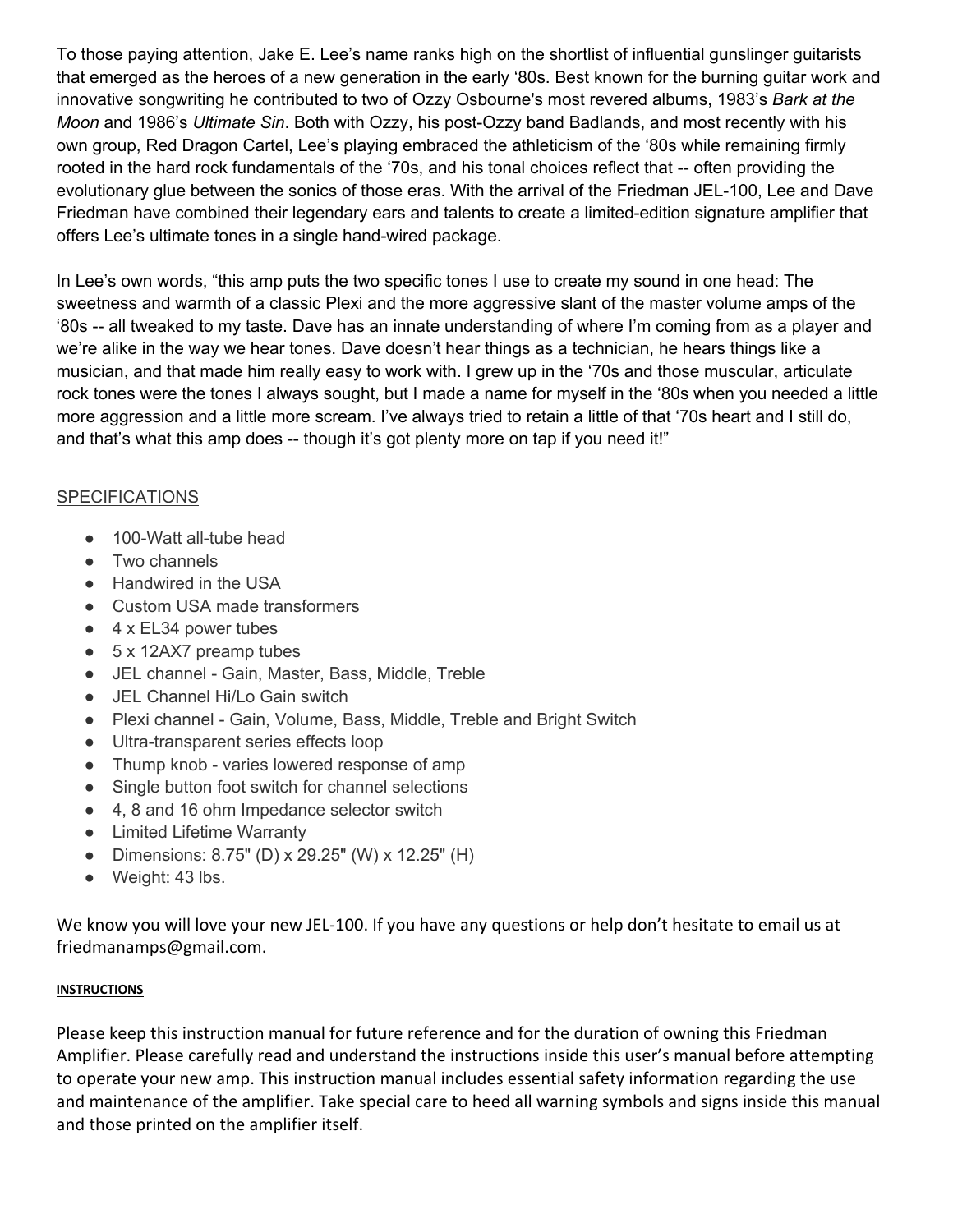

**POWER INDICATOR LAMP:** This is a gentle reminder that your amp is powered up.

**POWER SWITCH:** Turn this ON for about one minute before taking the amp out of Standby for maximum tube life. ALWAYS MAKE SURE THERE IS A SPEAKER LOAD CONNECTED TO YOUR AMP BEFORE TURNING ON.

**STANDBY SWITCH:** This will put your amp into PLAY mode.

**THUMP CONTROL:** Adjusts the low-end response in the power section. This is global on all channels. Start at about 4-5 and adjust to taste.

**PRESENCE CONTROL:** Adjusts the upper mids and highs in the power amp section. This is global on all channels. Start at about 4-5 and adjust to taste. **\*\*Note:** THIS POT WILL BE SCRATCHY—THIS IS NORMAL

**MASTER CONTROL:** This the JEL channel VOLUME.

**TREBLE CONTROL:** This adds or takes away treble. Start at 5 and adjust to taste.

**MIDDLE CONTROL:** Adds or takes away midrange. Start at 4 or 5, lower settings will scoop the mids, higher levels will allow your audience to actually hear the guitar in the mix.

**BASS CONTROL:** This adds or takes away bass or bottom end. As the amp gets louder you may want to back this off a bit. Start at 7-10 for bedroom volumes.

**GAIN CONTROL:** This adds gain/distortion for the JEL channel. Adjust to taste. Don't be afraid

**CLEAN PLEXI VOLUME:** Adjusts the clean Plexi channel's volume.

**TREBLE CONTROL:** Adjusts the treble on the clean channel. Start at 5 and adjust to taste.

**MIDDLE CONTROL:** Adds or takes away midrange. Start at 5 or 6 and adjust to taste.

**BASS CONTROL:** Adjusts the bass on the clean channel. Start at 5 and adjust to taste.

**GAIN CONTROL:** Adjusts how clean or dirty the Channel is.

**GAIN SWITCH:** A lower gain 800-esque sound to a higher gain boosted tone on the JEL channel.

**CHANNEL SELECTOR SWITCH:** Switch between PLEXI and JEL channels when Footswitch is not connected.

**BRIGHT SWITCH:** 3 position switch that varies the overall brightness of the Plexi Clean Channel ONLY.

**INPUT:** Just like it says. This is the JEL-100 Guitar Input Jack.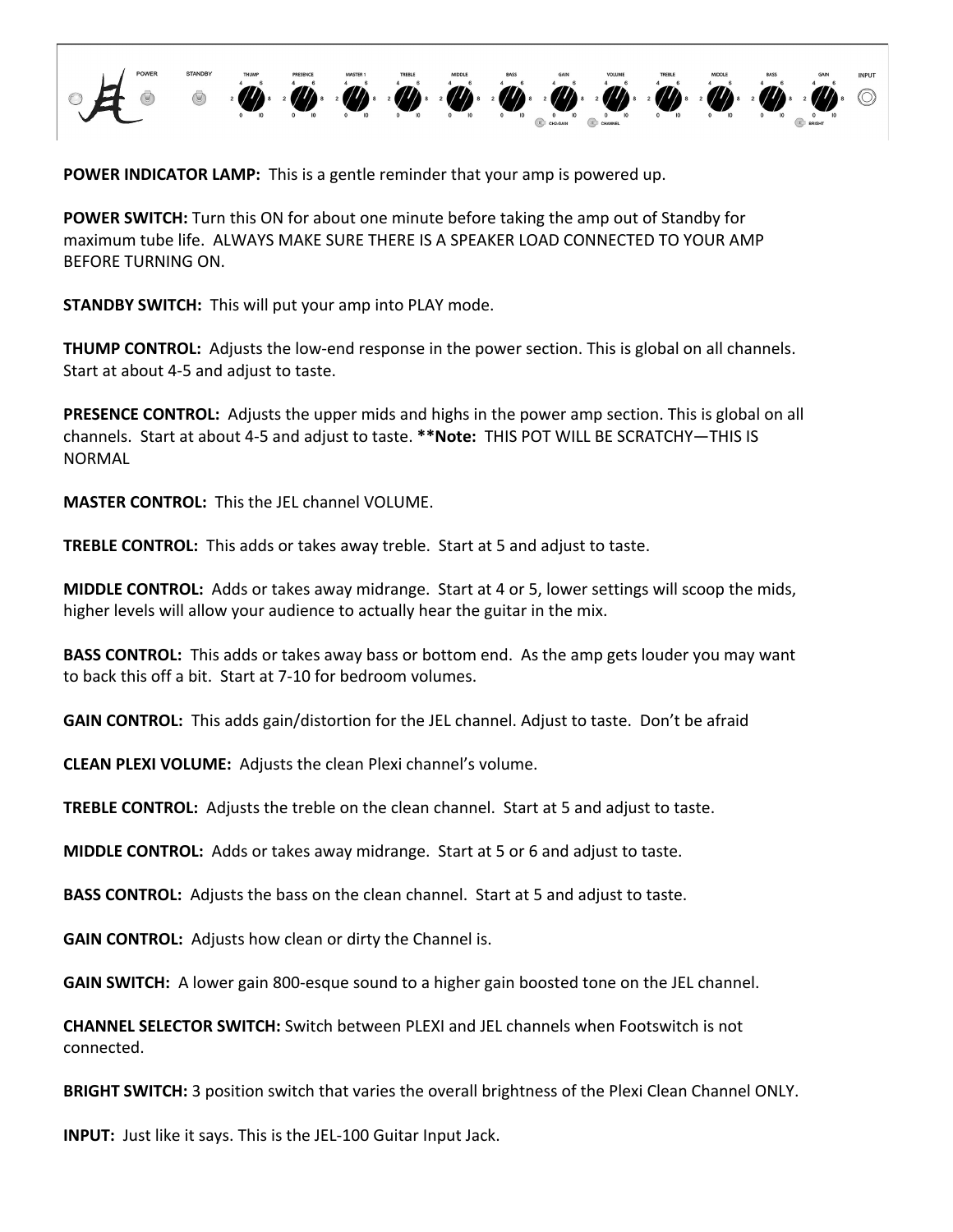

**FOOTSWITCH JACK:** This is where you plug in the footswitch.

**SEND JACK:** This is where you plug the INPUT of your Effect(s). Use a high quality shielded guitar cable.

**RETURN JACK:** This is where you plug the OUT of your Effect(s). Use a high quality shielded guitar cable.

**IMPEDANCE SELECTOR:** Select between 16, 8 or 4 Ohm to match your speaker set-up.

**SPEAKER OUT JACKS (2):** Plug speaker cabinets here. Set Impedance selector to appropriate position.

**HI/LO SWITCH:** 100 watts in HI Mode, 50 watts in LOW Mode.

**MAINS INPUT:** Plug the supplied IEC power cord here and into a 115v wall outlet to power the beast.

**MAIN FUSE:** This fuse is in the compartment found below the AC receptacle. Replace only with type indicated on rear panel. This is also most likely the result of a bad tube. Constant blowing of this fuse (even when using new tubes) is an indication that something could be seriously wrong with your amp. STOP and call us so we may help you diagnose.

**HT FUSE:** Only replace with Type indicated on rear panel. If this fuse blows, it's most likely a bad power tube.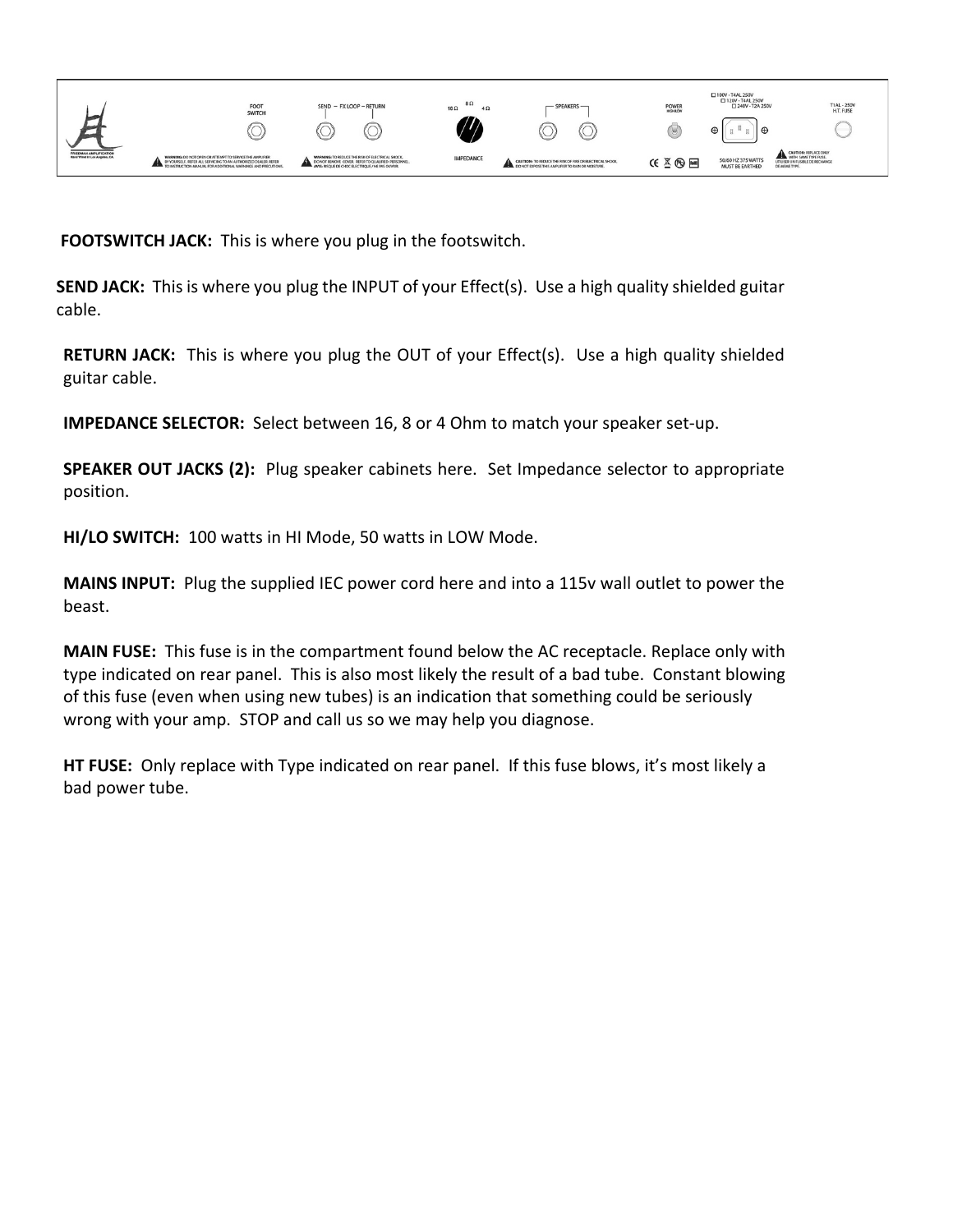

TO PREVENT FIRE OR SHOCK HAZARD, DO NOT EXPOSE THE AMPLIFIER TO WATER OR MOISTURE. DO NOT OPERATE NEAR ANY WATER SOURCE

WHAT'S THE MEANING OF THIS? The lightning flash with an arrow triangular symbol is intended to alert the user to the presence of non-insulated "dangerous voltage" within the products enclosure, and may be of sufficient magnitude to constitute a risk of electric shock



## WHAT'S THE MEANING OF THIS?

The exclamation point triangular symbol is intended to alert the user to the presence of important operating and maintenance (servicing) instructions in the user manual accompanying this amplifier!

1. Read Instructions – All the safety and operating instructions should be read before this product is operated.

2. Retain Instructions – The safety and operating instructions should be retained for future reference.

3. Heed Warnings – All warnings on the amplifier and in the operating instructions should be adhered to.

4. Follow Instructions – All operating and use instructions should be followed.

5. Water and Moisture – The amplifier should not be used near water.

6. Heat – Amplifier should be situated away from heat sources such as radiators, heat registers.

7. Power Sources – This product should be operated only from the type of power source indicated on the rating label.

If you are not sure of the type of power supply to your home, consult your product dealer or local power company.

8. Grounding or Polarization

– This product may be equipped with a polarized alternation-current line plug (a plug having one blade wider than the other). This plug will fit into the power outlet only one way. This is a safety feature. If you are unable to insert the plug fully into the outlet, try reversing the plug. If the plug

should still fail to fit, contact your electrician to replace your obsolete outlet. Do not defeat the safety purpose of the polarized plug.

9. Power-Cord Protection

– Power-supply cords should be routed so that they are not likely to be walked on or pinched by items placed upon or against them, paying particular attention to the cord in correspondence of plugs, convenience receptacles, and the point where they exit from the amplifier.

10. Cleaning – The amplifier should be cleaned only as recommended by the manufacturer.

11. Object and Liquid Entry

– Care should be taken so that objects do not fall and liquids are not spilled into the enclosure through openings.

12. Damage Requiring Service

– The amplifier should be serviced by qualified service personnel when:

A. The power-supply cord or the plug has been damaged; or

B. Objects have fallen, or liquid has been spilled into the amplifier; or

C. The amplifier has been exposed to rain; or D. The amplifier does not appear to operate normally or exhibits a marked change in performance; or

E. The amplifier has been dropped, or the enclosure damaged.

F. The amplifier needs tube replacement or biasing.

13. Servicing – The user should not attempt any service to the amplifier beyond that described in the operating instructions.

All other servicing should be referred to qualified service personnel.

14. Ventilation – Slots and openings in the cabinet are provided for ventilation and to ensure reliable operation of the product and to protect it from overheating, and these openings must not be blocked or covered.

15. Replacement Parts – When replacement parts are required, be sure the service technician has used replacement parts specified by the manufacturer or have the same characteristics as the original part. Unauthorized substitutions may result in fire, electric shock, or other hazards. 16. FUSES – Always use the correct rating and type of fuse as indicated on the rear panel. Note the proper rating fuse is determined by the AC line voltage in the country this unit is being operated.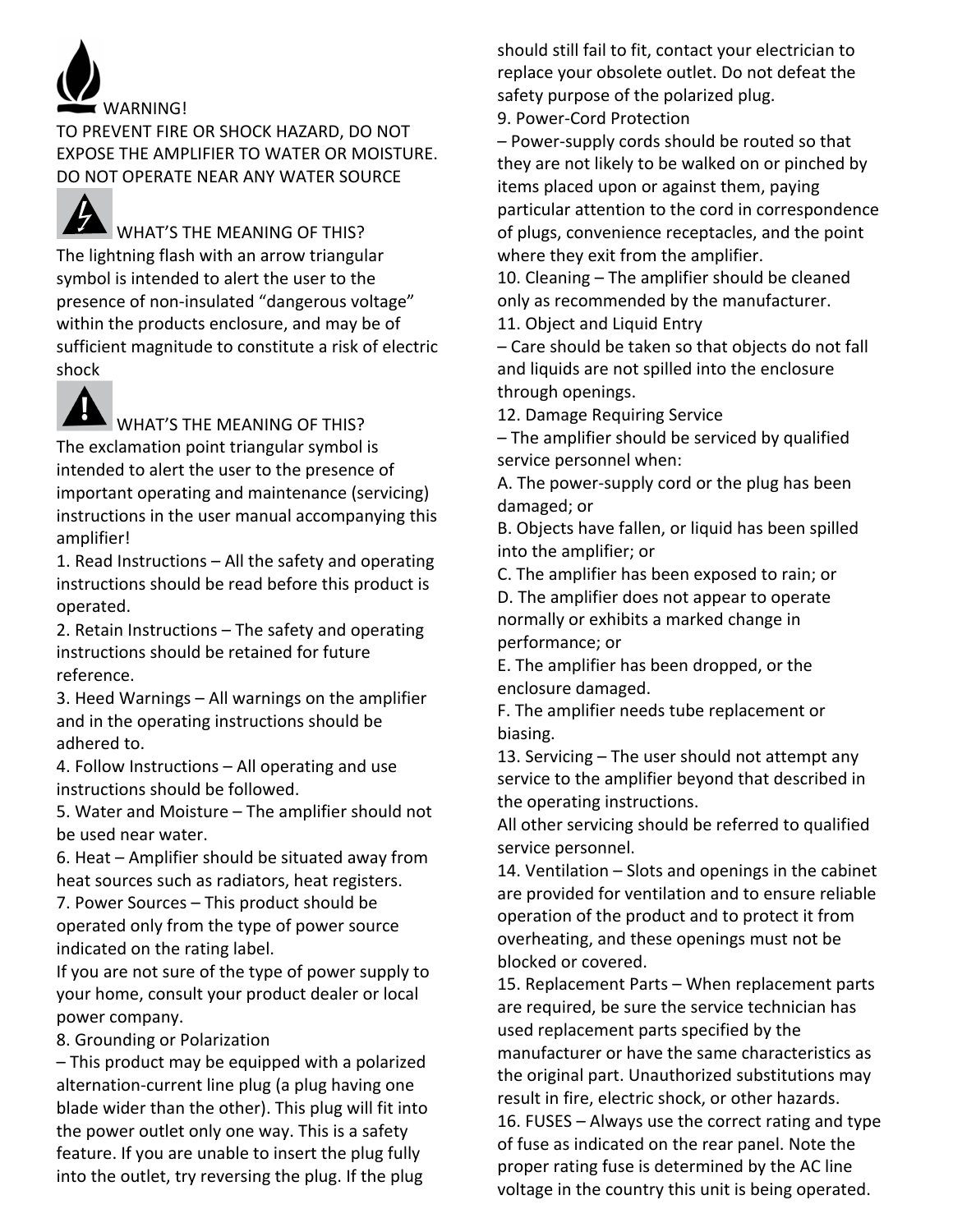### **FRIEDMAN LIMITED LIFETIME WARRANTY**

**Thank you for choosing Friedman. Friedman manufactures some of the world's most reliable hand-wired, all-tube amplifiers and speaker cabinets. Friedman takes great pride in an extremely thorough testing procedure, which is implemented on each product prior to shipment. In the unlikely event that you have a problem with your amplifier, please refer to warranty below. Friedman stands behind our products like no other and we're here to help you!**

**AMPLIFIERS:** Friedman offers a limited lifetime warranty to the original purchaser that a Friedman amplifier will be free from defects in material and workmanship. A dated sales receipt will establish coverage under this warranty, PLEASE KEEP YOUR PROOF OF PURCHASE TO USE YOUR WARRANTY. This warranty does not cover service or parts to repair damage caused by accident, neglect, abuse, normal wear, disaster, misuse, abuse, overpowering, negligence, inadequate packing or shipping procedures and service, repair or any modifications to the product which have not been authorized or approved by Friedman in writing. **ANY MODIFICATION TO THE AMPLIFIER WILL VOID YOUR WARRANTY**. If this product is defective in materials or workmanship as warranted above, your sole remedy shall be repair or replacement by Friedman as provided below.

**CAUTION: Do NOT attempt to repair, modify or service your amplifier by yourself!!! Please read the instruction manual for all safety notifications, warnings and instructions.** Friedman, like all tube amplifiers, has extremely high voltages that can cause serious injury or death. Do not remove the chassis from the amplifier. All repair and service work must be performed by Friedman or an authorized service center of Friedman. ANY UNAUTHORIZED REPAIRS WILL VOID YOUR WARRANTY.

**TUBES:** Friedman warrants the original purchaser.

that the specific tubes used in Friedman will be free from defects in material and workmanship for a period of 90 days from the original date of purchase. A dated sales receipt will establish coverage under this warranty. This tube warranty will automatically terminate 90 days after the original retail sales date. This tube warranty is in lieu of all other expressed warranties. If tubes fail within the 90-day warranty period your sole remedy shall be replacement of tubes as provided below.

**RETURN PROCEDURES:** In the unlikely event that a defect occurs please email us at friedmanamps@gmail.com. In most cases we can help you diagnose the problem. If a product must be sent to us, please follow the procedure outlined below.

- Defective products must be shipped, together with proof of purchase, freight pre-paid and insured to the Authorized Friedman Service Center or directly to Friedman.
- If a product must be returned to Friedman for warranty replacement/repair, a Return Authorization Number must be obtained from our Customer Service Department prior to shipping the product.
- Please contact Friedman Customer Service Department for the Authorized Friedman Service Center nearest you.
- Products must be shipped in their original packaging or its equivalent; in any case, the risk of loss or damage in transit is to be borne by the purchaser.
- The Return Authorization Number must appear in large print directly below the shipping address.
- Always include a brief description of the defect, along with your correct return address and telephone number.
- When calling to inquire about a returned product, always refer to the Return Authorization Number.